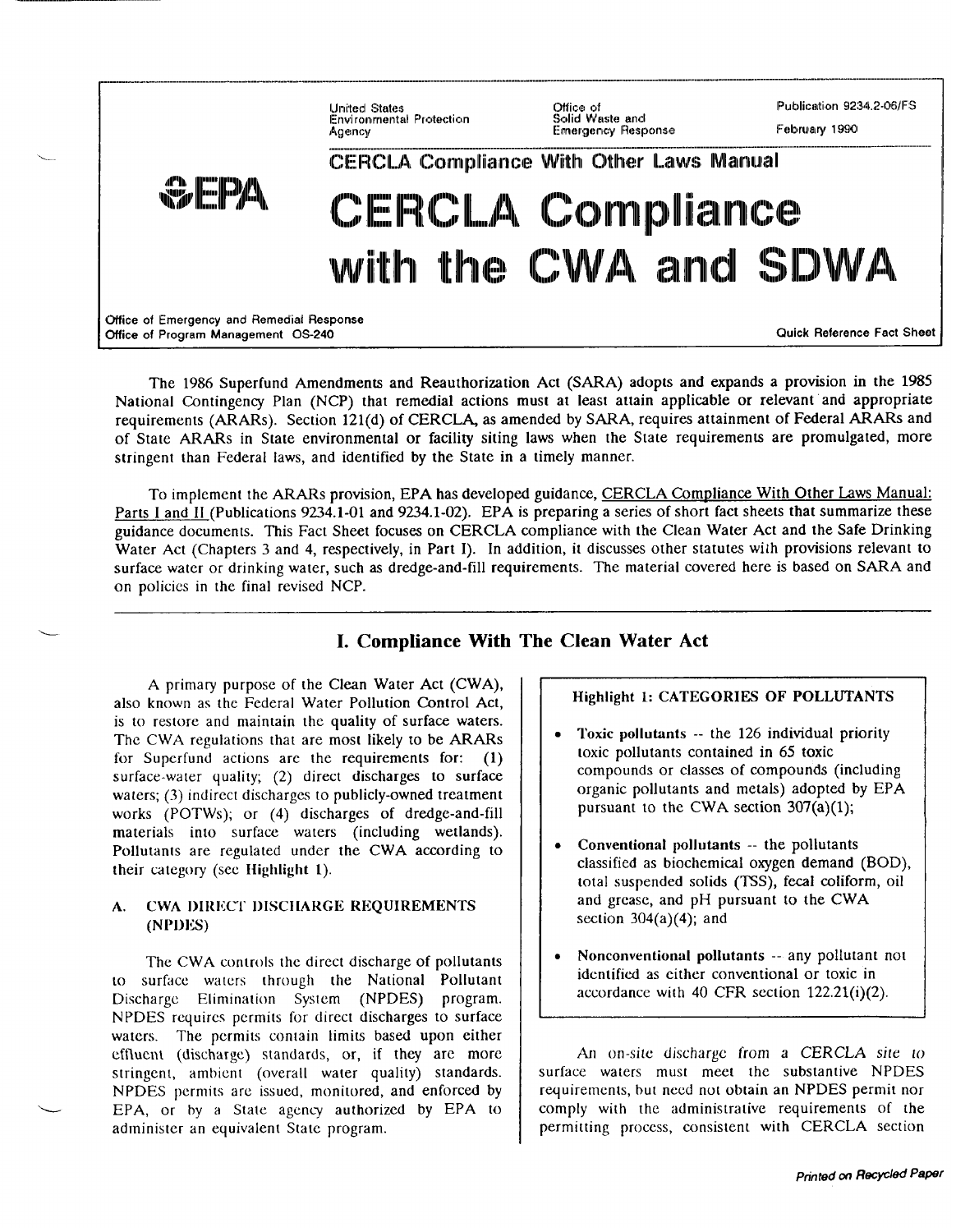$121(e)(1)$ . On the other hand, an off-site discharge from a CERCLA site to surface waters is required to obtain an NPDES permit and to meet both the substantive and the administrative NPDES requirements. (See Highlight 2 for CERCLA activities considered to be direct discharges.) Occasionally, more than one CWA direct discharge requirement may potentially apply to a surface-water cleanup (see Section III for resolution of this issue).

### Highlight 2: CERCLA ACTIVITIES CONSIDERED TO BE DIRECT DISCHARGES

From a Point Source

- On-site Waste Treatment: wastewater is discharged from a treatment plant directly into, or in vety close proximity to, a surface-water body through a discernible conveyance such as a pipe, ditch, channel, tunnel, or well.
- Off-site Treatment: wastewater from the site is piped or otherwise discharged through a discernible conveyance to an off-site surfacewater body.
- Any Remedial Action: site runoff is channeled directly to a surface-water body through a ditch, culvert, storm sewer, or other means.

#### From a Nonpoint Source

• Unchanneled runoff from a site into surface water.

#### *1.* Substantive Requirements

#### a. Ambient Water Quality Standards

Federal Water Quality Criteria (WQC) - Federal WQC are non-enforceable guidelines that set concentrations of pollutants which, when published, were considered adequate to protect surface waters. The WQC may bc relevant and appropriate "to CERCLA cleanups based upon an evaluation of four criteria set forth in CERCLA section 121(d): (1) uses of the receiving water body; (2) media affected; (3) purposes of the criteria; and (4) current information. Under CWA section 304, EPA has developed WQC for:  $(1)$  protection of human health; and (2) protection of aquatic life.

State Antidegradation Requirements/Use Classifications - Under the CWA, every State is required to classify all of the waters within its boundaries according

to its intended use. EPA regulation requires States to establish antidegradation requirements. As a result, discharges that result from CERCLA response actions to high-quality receiving waters could be prohibited or limited, unless an ARAR waiver (such as inconsistent application by the State) is available. State antidegradation requirements may be applicable to both point and nonpoint source discharges. (A point source is a discernible conveyance such as a pipe, ditch, channel, tunnel or well from which pollutants may be discharged.)

#### b. Effluent Standards

Technology-Based Limitations - CWA section 301(b) requires that, at a minimum, all direct discharges meet technology-based limits. Technology-based requirements for conventional pollutant discharges include application of the best conventional pollutant control technology (BCT). For toxic and nonconventional pollutants, technology-based requirements include the best available technology economically achievable (BAT). Because there are no national effluent limitations regulations for releases from CERCLA sites, technology-based treatment requirements are determined on a case-by-case basis using best professional judgment (BPJ) to determine BCT/BAT equivalent discharge requirements. Technology-based limits for water discharges are often expressed as concentration levels. Technology-based limits are applicable to direct discharges from a point source.

State Water Quality Standards (WQS) - Under CWA section 303, States must develop water quality standards. State WQS may be numeric or narrative. Where State WQS are narrative, either the whole-effluent or the chemical-specific approach is generally used as the standard of control. State WQS may be applicable to both point and nonpoint source discharges.

#### 2. Administrative Requirements

An off-site direct discharge from a CERCLA response action to surface waters requires an NPDES permit. The requirements for obtaining a permit include:

- Certification Requirements: the applicant for an NPDES permit must receive certification from the State that the discharge will be in compliance with CWA sections 301, 302, 303, 306, and 307;
- Permit Application Requirements: an application for an NPDES permit for a new discharge must be made 180 days prior to the actual discharge; pollution control equipment must be installed before the new discharge begins; and compliance must be achieved within the shortest feasible time, not to exceed 90 days;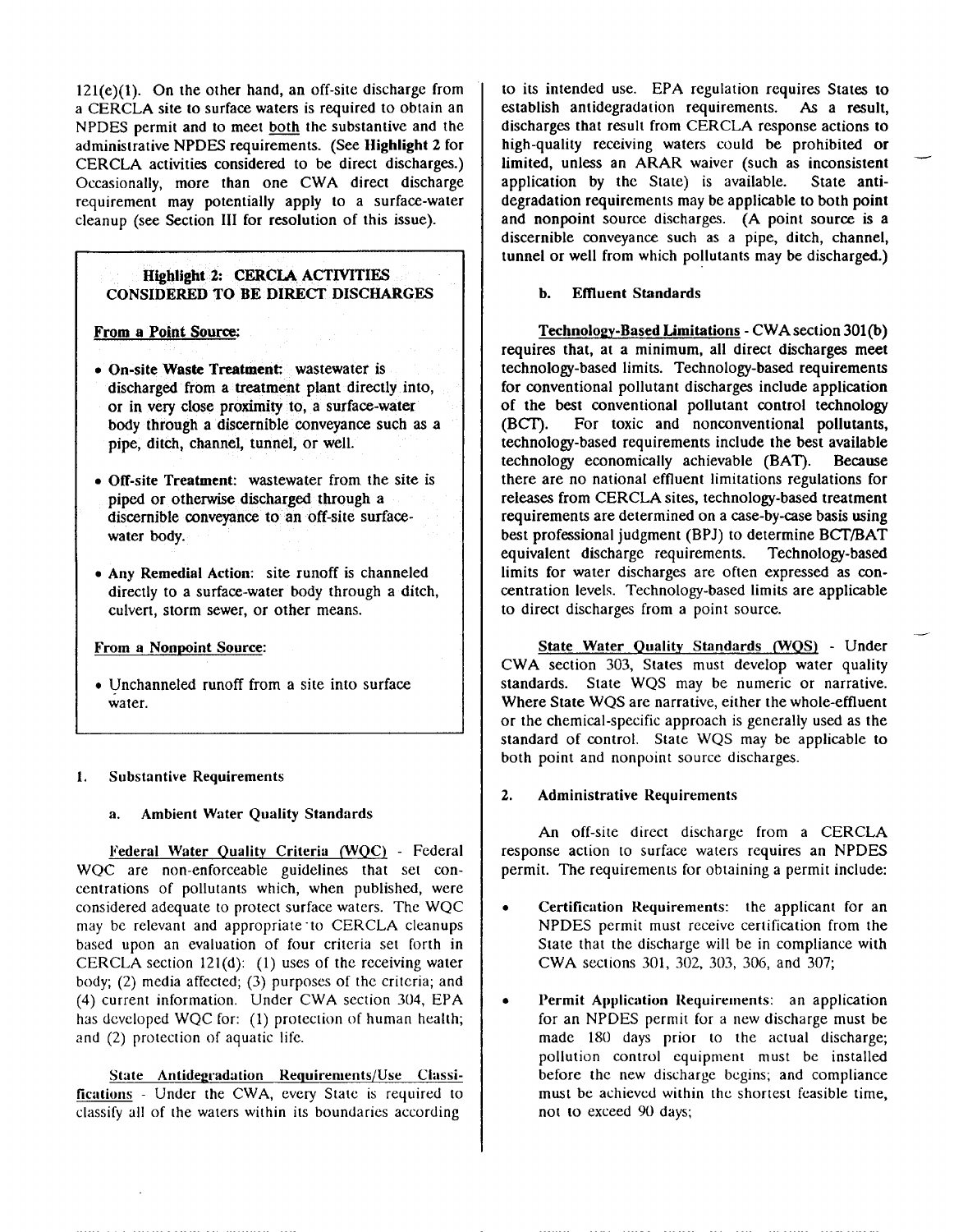- Reporting Requirements: the NPDES permit requires a discharger to maintain records and to report periodically on the amount and nature of pollutants in the discharged wastewaters; and
- Public Participation Requirements: the NPDES discharge limitations and requirements developed for a CERCLA site are subject to public participation requirements, including public notice and public comment.
- B. CWA INDIRECT DISCHARGE REQUIREMENTS (Pretreatment Program for Nondomestic Users of POTWS)

Under CWA, all discharges by nondomestic users into POTWS must meet pretreatment standards. The purpose of pretreatment standards is to avoid the introduction of pollutants into municipal wastewater treatment plants that pass through, interfere with, or are otherwise incompatible with, such treatment works. The pretreatment standards are found in the national pretreatment program and in all State and local pretreatment regulations. There are three types of pretreatment standards (see Highlight 3).

Any discharge from a CERCLA site to a POTW is considered an off-site activity. It is, therefore, subject to both the substantive and administrative requirements of the national pretreatment program, and to all applicable State and local pretreatment regulations.

L

### Highlight 3: TYPES OF PRETREATMENT **STANDARDS**

- $\bullet$  Prohibited discharge standards apply to all nondomestic discharges and prohibit pollutants that cause fire or explosions, corrosion, obstructions, high temperatures at POTWS, problems with worker health and safety, or interference.
- Categorical pretreatment standards are national, technology-based effluent Iirnitations developed by EPA for certain industrial categories. Currently no national standards exist for CERCLA discharges.
- . Local limits are developed by qualifying POTWs, and are designed to ensure compliance with specific environmental standards and criteria at the local level.

1. Discharge of CERCLA Wastewater to a POTW

Wastewater from a CERCLA site may be sent to a POTW that either has or does not have an EPAapproved pretreatment program. A POTW with an approved pretreatment program already has the mechanisms necessary to ensure that discharges, including those from a CERCLA site, comply with applicable pretreatment standards and requirements. Remedial Project Managers (RPMs) must evaluate a POTW without an approved pretreatment program to determine whether it has sufficient mechanisms for meeting the requirements of the national pretreatment program when accepting CERCLA wastewater.

The determination of whether the POTW can accept CERCLA wastewater should be made during the RI/FS stage of the remedial action. Factors for determining a POTW'S ability to accept CERCLA wastewater include:

- The quantity and quality of the CERCLA wastewater and its compatibility with the  $POTW$ ;
- The impacts of a CERCLA discharge on the POTW'S treatment system and on its continued compliance with its NPDES permit;
- The POTW's record of compliance with its NPDES permit and pretreatment program requirements to determine if the POTW is a suitable disposal site for the CERCLA wastewater;
- The potential for volatilization of the wastewater constituents at the CERCLA site, while moving through the sewer system, or at the POTW, and its potential impact on air quality
- The potential for ground-water contamination from the transport of the CERCLA wastewater or impoundment at the POTW, and the need for ground-water monitoring
- The potential effect of the CERCLA wastewater upon the POTW'S discharge as evaluated by maintenance of water quality standards in the POTW'S receiving waters;
- The POTW's knowledge of and compliance with any RCRA requirements or requirements of other environmental statutes; and
- The various costs of managing the CERCLA wastewater, including all risks, liabilities, permit fees, etc.

In addition to these factors. off-site discharges of CERCLA wastewaters may only be made to facilities (generally POTWs) in compliance with the CERCLA offsite policy (OSWER Directive 9834.11, November 1987,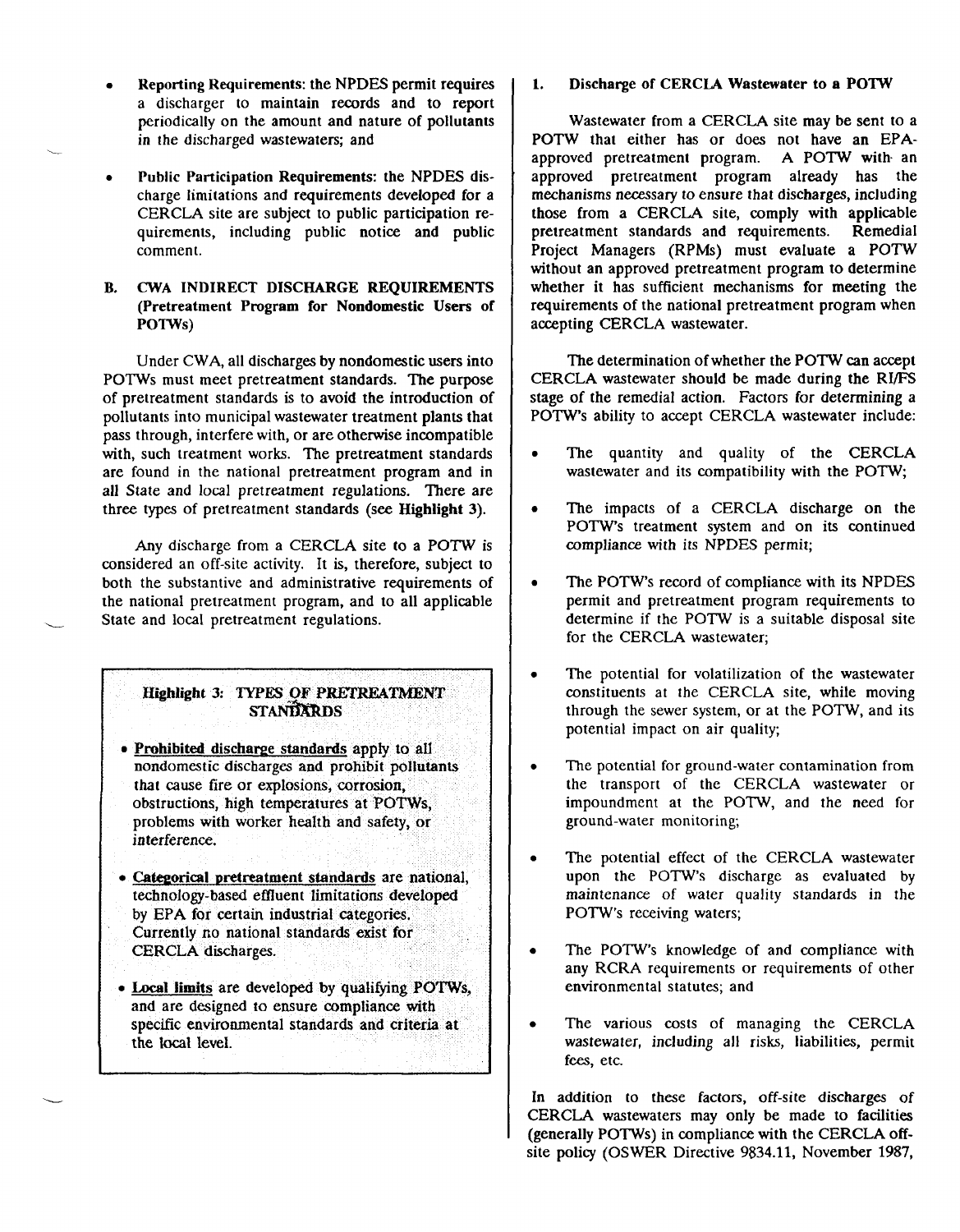at p. 11; see also 40 CFR 300.440 (proposed), 53  $FR$ 48218, November 29, 19S8).

### 2. Applicable POTW Control Mechanisms (Permits or Orders)

It is likely that RPMs will have to obtain from POTWS permits or orders for CERCLA remedies involving indirect discharges to such POTWS. POTWS have the authority to limit or reject wastewater discharges and to require dischargers to comply with control mechanisms such as permits or orders. These permits or orders contain applicable pretreatment standards including local discharge prohibitions and numerical discharge limits. In addition to incorporating pretreatment limitations and requirements, the control mechanisms may also include: (1) monitoring and reporting requirements to ensure continued compliance with applicable pretreatment standards; (2) spill prevention programs to prevent the accidental discharge of pollutants to POTWS (e.g., spill notification requirements); and (3) other requirements.

#### C. DREDGE-AND-FILL REQUIREMENTS

Any discharge of dredge-and-fill material into the navigable waters of the United States, including wetlands, is subject to the requirements of certain regulatory authorities (see Highlight 4). These requirements ensure that impacts on aquatic ecosystems are evaluated. CERCLA activities that may be considered dredge-andfill activities include, but are not limited to, the following:

- Dredging of contaminated lake, river, or marine sediments;
- Disposal of contaminated soil, waste material, welldrilling materials, or dredged material in surface water, including most wetlands;
- Capping of a site containing wetlands;
- Construction of berms and levees to contain wastes;
- Stream channelization; and
- Excavation to contain effluent.

#### D. COORDINATION BETWEEN SUPERFUND AND **WATER OFFICES**

RPMs arc **required to identify potential CWA**  ARARs when considering a discharge to surface waters, a discharge to a POTW, or dredging of surface-water sediments. In order to identify and communicate ARARs **in** a timely **manner, each** EPA Region should establish procedures between the Regional Superfund and Water offices. The Superfund and the Water offices should coordinate their activities at the following stages of the remedy selection process:

# Highlight 4: DREDGE-AND-FILL AUTHORITIES

Dredge-and-fill activities are regulated under **the**  following authorities:

- . **Seetion 10 of the Rivers** and Harbors Act prohibits the unauthorized obstruction or alteration of any navigable water of the United States.
- � **Section** 404 of the Clean Water Act regulates the discharge of dredged or fill material to waters of the United States. It applies to all discharges of dredged or fill material to U.S. waters, regardless of the condition of the wetland. While section 404, when applicable, requires consideration of any practicable alternatives, there is no duty to mitigate adverse effects from previous dischargers. However, it may be appropriate in some circumstances to protect the environmental values of the site.
- i Section 103 of the Marine Protection Research **and Sanctuaries Act** 'regulates ocean discharges 'of materials dredged from waters of the United states.
- � **40 CFR** Part **6, Appendix A** contains EPA's regulations for implementing Executive Order 11990, Protection of Wetlands, and Executive Order 119SS, Floodplain Management, which require Federal agencies, wherever possible, to avoid or minimize adverse impacts of Federal actions upon wetlands and floodplains (including dredge-and-fill activities). The proposed plan and selected remedial action should be evaluated in light of these requirements and the alternative modified, if necessary, to avoid or minimize adverse impacts.
- Preliminary Assessment/Site Investigation. For planning purposes, copies of pertinent documents may be sent to the Water offices (Regional and State, if appropriate) to promptly notify them of possible remedial actions involving discharges to surface waters.
- $\bullet$  Remedial Investigation/ Feasibility Study. To provide **and obtain additional information regarding the site and the potential contamination of the surface water,** copies of the RI/FS Workplan (draft and final), the RI/FS Report, and the Proposed Plan may be sent to the Water offices. In addition, close coordination should occur during the initial and detailed screening of alternatives.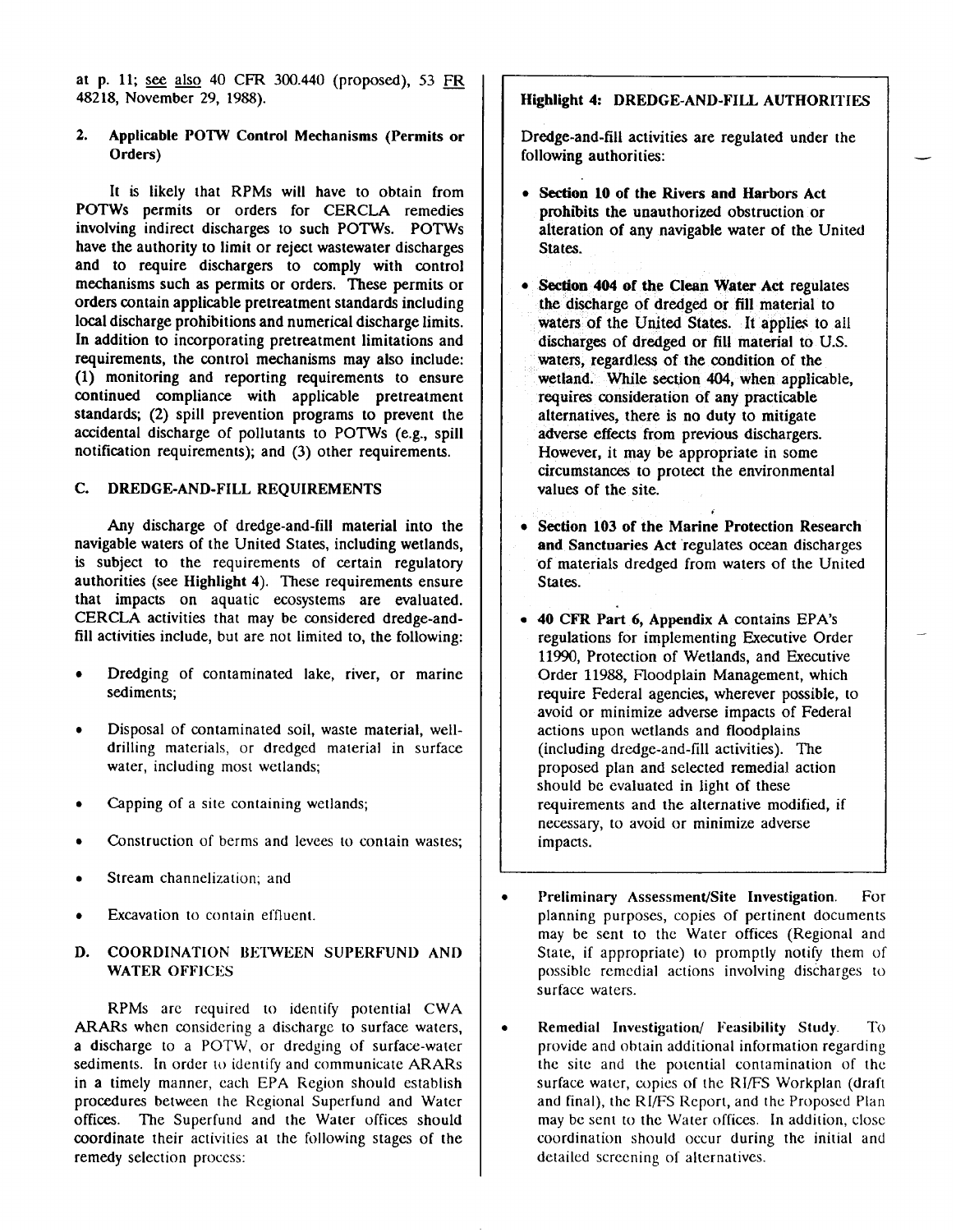- Selection of Remedy/Record of Decision. To ensure that the selected remedy attains all CWA ARARs (or other health- or risk-based levels when ARARs are waived or do not exist) and is adequately documented, the Water offices should be contacted for additional information.
- Remedial Design/Remedial Action. To help ensure that the selected remedy will attain all ARARs, the Water offices should be consulted during the RD/RA.

# **II. Compliance With The Safe Drinking Water Act**

The Safe Drinking Water Act of 1974 (SDWA), as most recently amended in 1986, requires EPA to establish regulations to protect human health from contaminants in drinking water. To achieve this, EPA has developed: (1) drinking water standards; (2) a permit program for the underground injection of wastes (the Underground Injection Control (UIC) Permit Program); and (3) groundwater protection programs (the Sole Source Aquifer Program and the Wellhead Protection Program).

#### **A.** DRINKING WATER STANDARDS

#### 1. National Primary Drinking Water Regulations

The drinking water regulations are applicable to public water systems (defined as systems) having at least 15 service connections or serving at least 25 year-round residents. National primary drinking water regulations consist of contaminant-specific standards known as Maximum Contaminant Levels (MCIS), which are set as close as feasible to Maximum Contaminant Level Goals (MCLGS) (see **Highlight 5).** "Feasibility" is based upon best technology and it takes cost into consideration.

#### **Highlight 5: DEFINITIONS OF MCLS AND MCLGs**

Maximum Contaminant Levels are enforceable standards that apply to specified contaminants which EPA has determined have an adverse effect on human health above certain levels.

Maximum Contaminant Level Goals are nonenforceable health-based goals that are established at levels at which no known or anticipated adverse effects on the health of persons occur and which will allow an adequate margin of safety.

CERCLA section 121(d)(2)(A)(i) requires on-site CERCLA remedies to attain standards or levels of control established under the SDWA (i.e., MCLS, where they are applicable or relevant and appropriate). CERCLA section

 $121(d)(2)(A)$  also requires on-site remedies to attain MCLGS where relevant and appropriate under the circumstances of the release. EPA believes that MCLGS set at levels above zero should be attained where relevant and appropriate as cleanup levels for ground or surface waters that are current or potential sources of drinking water. If the MCLG is equal to zero, the Agency believes it is not appropriate for setting cleanup levels, and the corresponding MCL will be the potentially relevant and appropriate requirement. (In some relevant and appropriate requirement. instances, MCLS will also be applicable if the water is delivered through a public water supply system having the requisite number of service connections and year-round customers mentioned above.)

#### 2. **Secondary Drinking Water Regulations**

Secondary drinking water regulations consist primarily of Secondary Maximum Contaminant Levels<br>(SMCLs) for specific contaminants or water contaminants characteristics that may affect the aesthetic qualities of drinking water (i.e., color, odor, and taste). SMCLS are nonenforceable limits intended as guidelines for use by States in regulating water supplies. SMCLs are guides for public water systems and are typically measured at the tap of the user of the system. However, SMCLs are potential relevant and appropriate requirements in States that have adopted SMCLS as additional drinking-water standards.

#### B. UNDERGROUND INJECTION CONTROL PROGRAM (UIC)

Under the UIC program, owners and operators of certain classes of underground injection wells are required to obtain and adhere to the requirements of operating permits. The permit applicant must prove to the State or Federal permitting authority that operation of the underground injection will not endanger drinking-water sources. For regulatory and reporting purposes, underground injection wells are divided into five categories. Class 1, Class IV, and Class V wells are most likely to be associated with CERCLA response actions (see Highlight 6).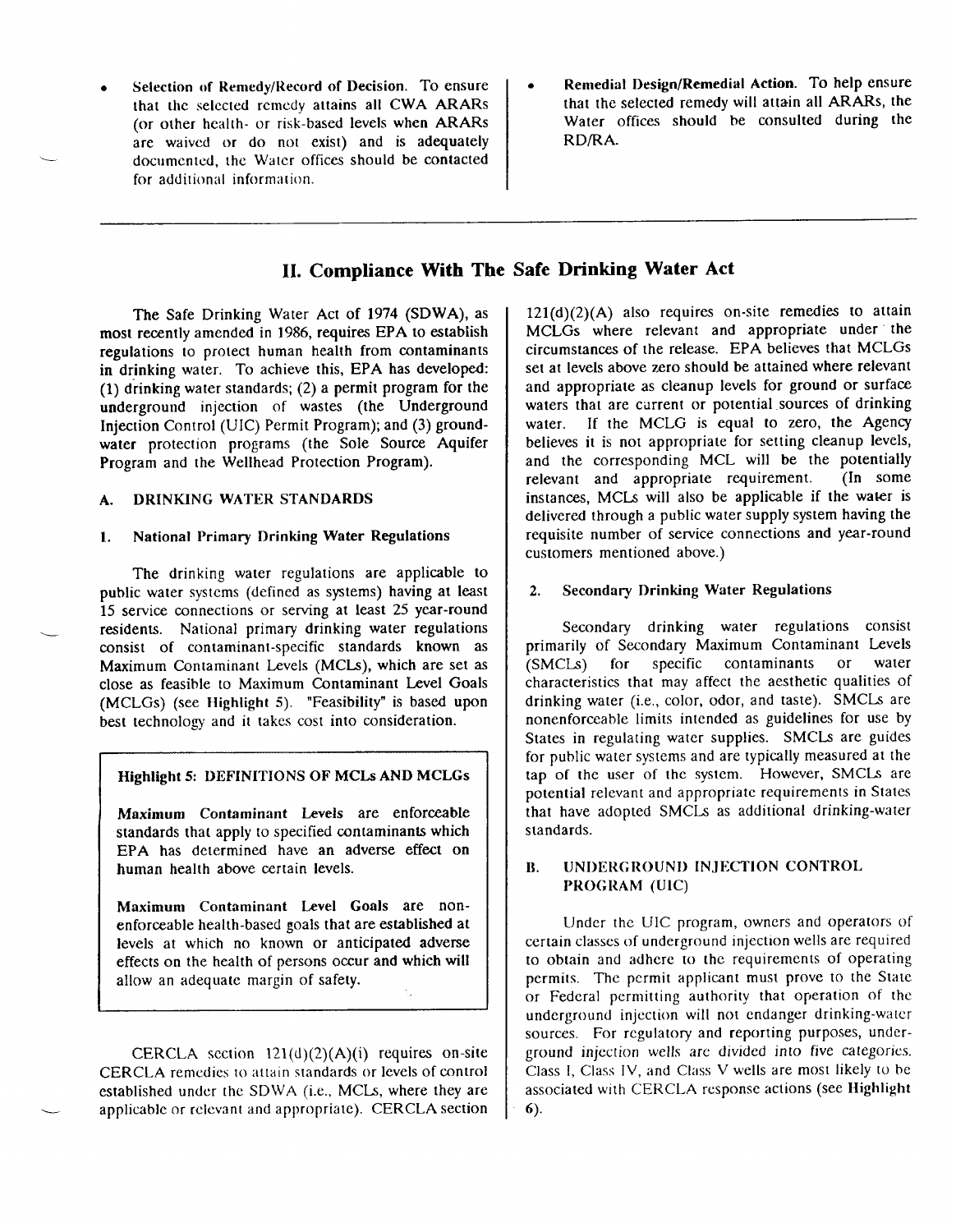### Highlight 6: DESCRIPTION OF CLASS I, **IV, AND V WELJ3**

- Class I wells are used to inject industrial, hazardous, and municipal wastes beneath the lower most formation containing, within onequarter mile  $(1/4)$  of the well bore, an underground drinking-water source.
- Class IV wells are used to inject hazardous or **radioactive waste** into or above a formation **containing, within** one-quarter mile (1/4) of the well boge, an underground drinking-water source.
- Class V wells include all wells not incorporated in Classes I through IV, and are typically recharge wells, septic system wells, and shallow industrial (non-hazardous) disposal wells.

An abandoned or failed Class I and Class IV injection well facility could be a site of a CERCLA action, or the CERCLA response action may include the reinjection of treated ground water. In addition, a CERCLA cleanup could involve the reinjection of **nonhazardous waste water** to a Class V well. In each case, requirements under the UIC program may be potential ARARs.

#### 1. Substantive Requirements

#### a< The SI)WA UIC Provisions

The injection of hazardous wastes from CERCLA sites into wells constructed both on-site or off-site must meet the substantive requirements of the UIC program. In general, no owner or operator may construct, operate, **(Jr main(ain an injection well** in a manner that results in the contamination of an underground source of drinking water at levels that violate MCLs or otherwise affect the health of persons. While the UIC regulations expressly refer to MCLs (40 CFR Parts 142, 144), non-zero MCLGs will generally be potential relevant and appropriate requirements for CERCLA cleanups involving an on-site injection well containing ground water potentially used for drinking water. In addition, all owners and operators of underground injection wells are subject to UIC closure requirements Finally, injection of hazardous wastes into a Class I well requires compliance with additional UIC construction, operating, and monitoring requirements.

#### **IL.** i'he Resource and Conservation and Recovery Xet (RCRA)

11, ;,] ,,t iI~III .3020" ()( RCRA, [he injeclion of hazardous wastes into Class IV injection wells is banned unless:  $(i)$  the injection is a CERCLA response action

or a RCRA corrective action; (2) the contaminated ground water is treated to substantially reduce hazardous constituents prior to each injection;  $\text{and}$  (3) the response action or corrective action is sufficient to protect human health and the environment upon completion. These requirements are potential ARARs for the reinjection of hazardous waste into Class IV wells in a pump-and-treat remediation system.

Because rcinjection of treated contaminated ground water at CERCLA sites is specifically addressed in RCRA section 3020, RCRA land disposal restrictions (sections  $3004(f)$ ,  $(g)$  and  $(m)$  are not applicable to each reinjection or to the conclusion of a pump-and-treat remediation. EPA also expects that generally they will not be found to be relevant or appropriate requirements. Therefore, the best demonstrated available technology (BDAT) generally will not have to be met for each reinjection or at the conclusion of a pump-and-treat remediation involving a Class IV well. (See the Don Clay, AA (OSWER), Memorandum on the "Applicability of Land Disposal Restrictions to RCRA and CERCLA Groundwater Treatment Reinfection," December 27,1989, OSWER Directive 9234.1-06).

RCRA also requires the owner or operator of a Class I UIC well to comply with RCRA corrective action, for releases from solid waste management units, if the permit was issued after November 8, 1984 (see 40 CFR 270.60).

#### 2. Administrative Requirements

Off-site CERCLA actions must comply with (he following administrative requirements of the UIC Program:

- $\bullet$  Application requirements. All existing and new underground injection wells must apply for a permil unless an existing well is authorized by rule for the life of the well;
- **Inventory and Other Information Requirements.** Existing underground injection wells that are authorized by rule are required to submit inventory information to EPA or an approved State. Other information may be required to determine whether injection will endanger an underground source of drinking water; and
- **Reporting Requirements.** Owners and operators of **Class I wells are required to maintain records and**  report quarterly on the characteristics of injection fluids and ground-water monitoring wells and various operating parameters (e.g., pressure, flow rate, etc.).